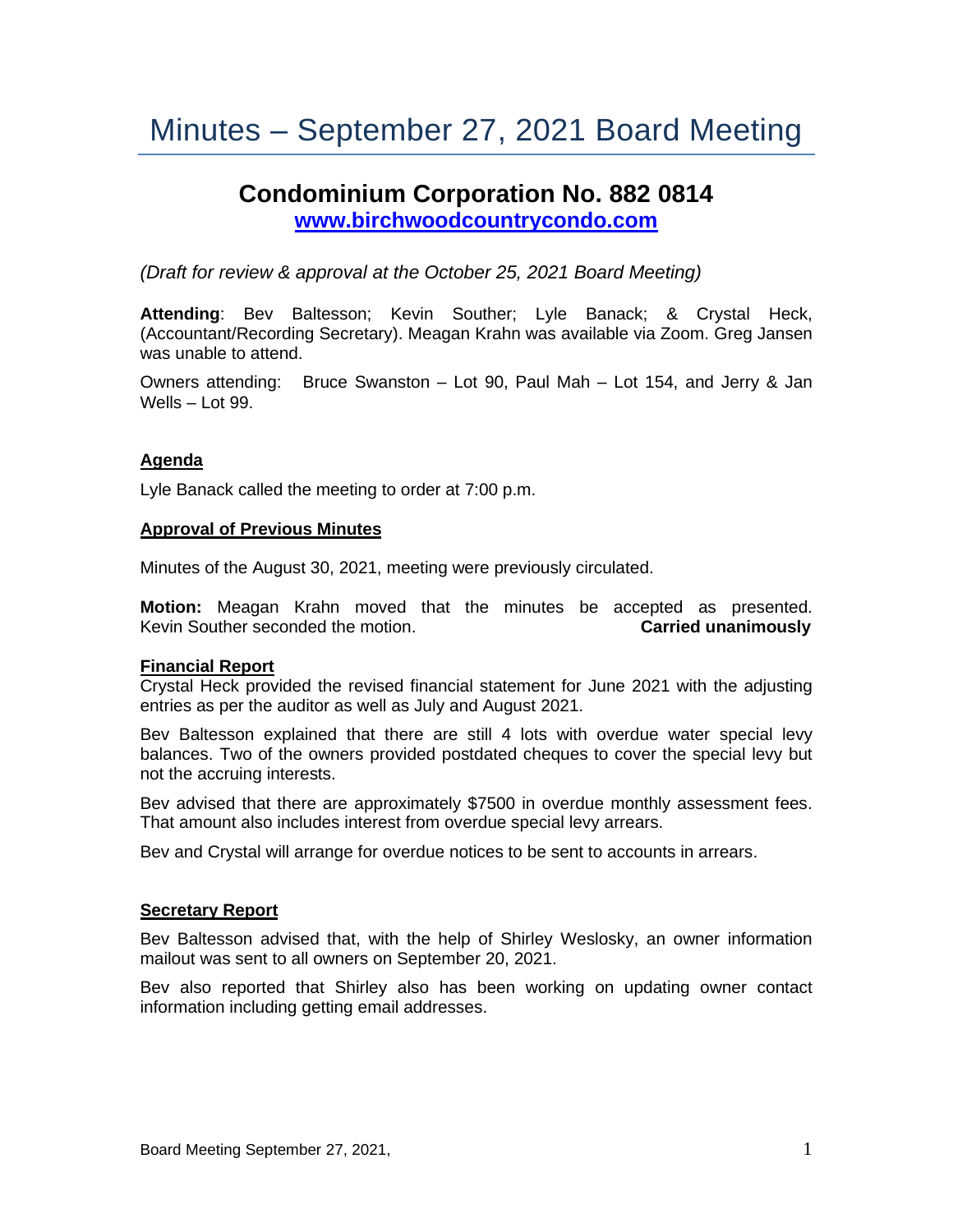#### **Site Services**

Kevin Southern had no new business to report. Updates on pending projects are shown under the Old Business / Action List.

Bruce Swanston had nothing to report.

Paul Mah advised that he will be completing the Grass Maintenance season on September 30, 2021, under budget.

#### **Brazeau County Liaison**

Lyle Banack advised that there is nothing new to report. Lyle commented that Anthony Heinricks and Bart Guyon have been invited to the Annual General Meeting on October 2, 2021.

## **Water Report**

Jerry Wells advised that all three water systems are working well. Jerry commented that, once the revision is completed in Willow Ridge, some adjustments may be required to water chemical treatment. Bev Baltesson wanted to confirm that a water shutdown will not be required for the revisions in Willow Ridge. Jerry and Kevin Souther advised that the plumbing contractor will not need to shut down the water in the well house.

Jerry Wells handed in the July and August 2021 water reports.

The water report for the month of July 2021 is as follows: # 6 Aspen Grove – 79,906 gals # 2 Cedar Glen – 49,838 gal 3 & # 4 Willow Ridge – 213,345 gals

TOTAL FOR ALL WELLS – 340,089 gals Chlorine Used 25.75 gals

The water report for the month of August 2021 is as follows: - # 6 Aspen Grove – 58,165 gals # 2 Cedar Glen – 38,288 gal 3 & # 4 Willow Ridge – 169,898 gals

TOTAL FOR ALL WELLS – 266,351 gals Chlorine Used 26.75 gals

Lyle Banack closed this portion of meeting and the owners in attendance were dismissed. Jerry and Jan Wells were asked to stay to discuss the Water Services Contractor position.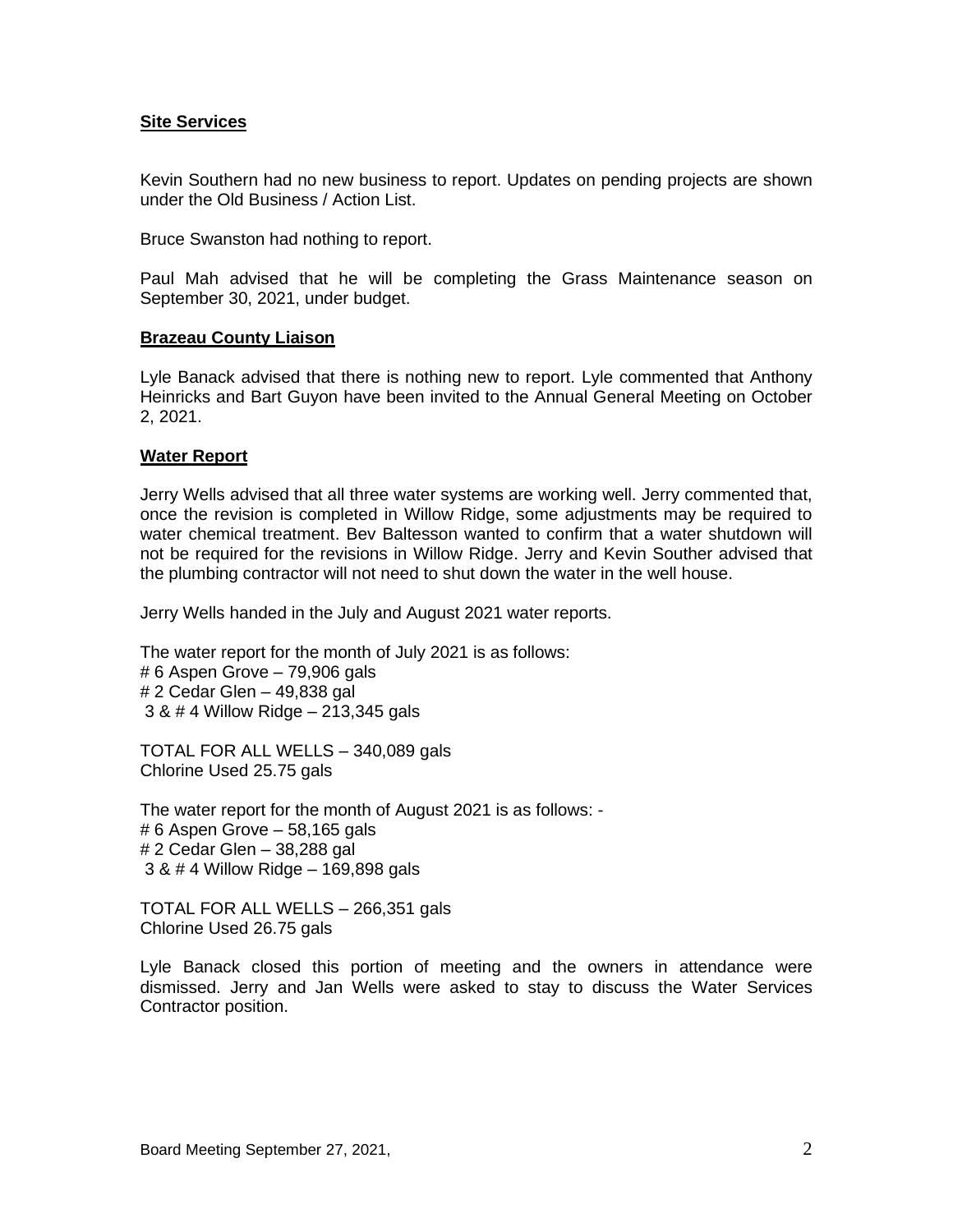# **Water Services Contractor position**

Jerry Wells provided the Board of Directors with a proposal for his services from October 1, 2021, to February 28, 2022, to transition the new water services contractor position during Russ Smith's training period.

Bev Baltesson left the meeting due to conflict of interest.

Jerry proposed a set monthly fee for mentoring Russ Smith during his six-month experience period. This fee would cover the supervision, online reporting and continue training and documentation.

Jerry also proposed that, once Russ Smith has completed his work experience and has his certification, he would like to resume as Water Services Backup.

**Motion:** Kevin Souther moved to accept the proposal from Jerry Wells for a monthly fee from October 2021 to February 2022 for mentoring water services contractor, Russ Smith, and to award the Water Services Backup Contractor contract to Jerry Wells effective March 1, 2022. Meagan Krahn seconded the motion.

#### **Carried, 3 in favor, 1 abstainer**

Bev Baltesson returned to the meeting.

Crystal Heck asked Bev Baltesson to update the monthly contractor payment form to include the monthly fee for Jerry Well's services.

#### **Old Business**

#### **Action items as per list**

- Electrical boxes Jerry Wells advised that he has started installing the new boxes.
- CC Valve and Water Hydrant Locations On going
- Lead Management Plan for Water Meagan Krahn provided the Alberta Environment reporting spreadsheet to all Directors just prior to the meeting. Meagan reported that no lead concerns were identified in the community and that all owners who participated in the program have been contacted with the results. Meagan advised that the results can be sent to Alberta Environment as detailed in the process.

Bev Baltesson asked about other requirements in the Lead Management Program such as reporting the makeup of distribution lines. Discussion was held with agreement that there is, most likely, no lead connections or components in our water distribution lines due to the age of the community (1988). Meagan will review the process to ensure our reporting requirements are complete.

• Lights at TWP Road 494 entrance –. On hold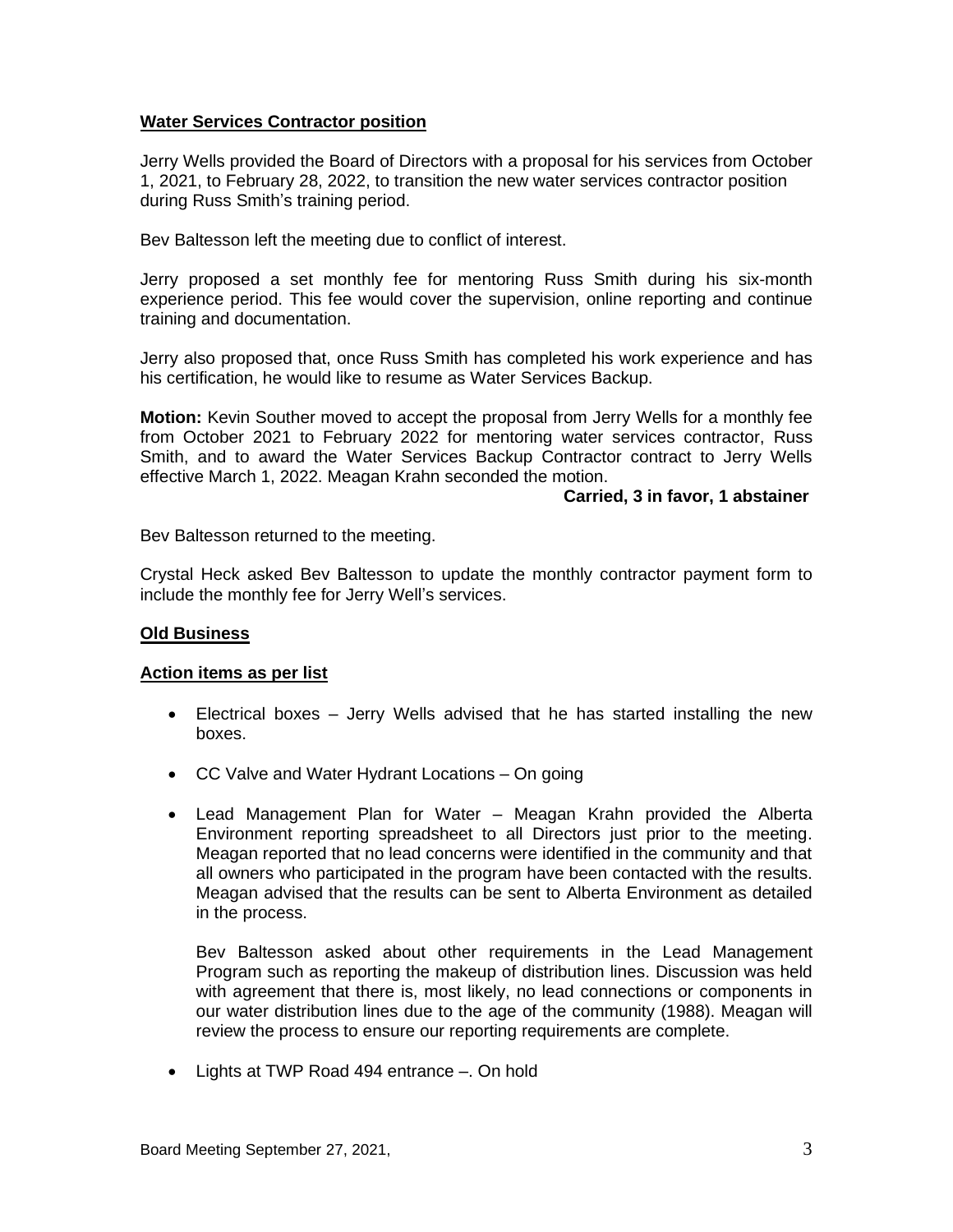- Water Upgrade Project Kevin Souther reported that we are waiting for the plumbing contractor to complete the revision in Willow Ridge.
- Aspen Grove Wellhouse Flooding Kevin Souther advised that there were no issues with flooding in the well house this spring/summer. Kevin indicated that this could be because of the drier conditions, or the hole drilled in the concrete earlier this year, may have solved the problem. On hold till spring 2022.
- Reserve Fund Study Meagan Krahn has no update from the engineer and will contact her for an update. Bev Baltesson advised that the information regarding the water upgrade project was sent to the engineer, as requested.
- Willow Ridge Wellhouse Shingles and Willow Ridge and Aspen Grove Siding Kevin Souther reported that this work should be completed by the end of November 2021.
- Security Gate repair Gate has been repaired and is operational. Bev Baltesson will investigate a new source for additional gate controllers and will order more.
- Tree trimming and removal Kevin Souther advised that he has a contractor that will cut down the marked trees in the community. Work is expected to be completed by the end of November 2021.
- Television and PA System Lyle Banack advised that he has purchased the equipment and will get it working and operational as soon as possible.
- Window Repair Cedar Glen on going Kevin Souther had no further update. Lyle Banack offered to contact Crystal Glass to get an update.
- Aspen Grove Blue Sign Replacement Lyle Banack advised that this still pending.
- AGM Preparation Kevin Souther has access to a 10' X 10' and a 30' X 20' tent if needed. These tents will only be set up if the weather is inclement.

Bev Baltesson advised that Crystal Heck, Judy Seaman and Toni Kazmir have agreed to act as scrutineers. Bev will contact them during the week to ensure they are still available. Board members are to be at Birchwood Center at noon to assist with setting up and preparation. Kevin Souther will contact the necessary assistance if the tents must be set up.

#### **New Business**

Septic Services Contract – The Corporation received a request from Windy Ridge Septic Vacuum Services Ltd. asking that the contract be dissolved as soon as possible because it is redundant since other contractors are able to access the lagoon. Bev Baltesson confirmed that Windy Ridge would still be willing to provide service to our area.